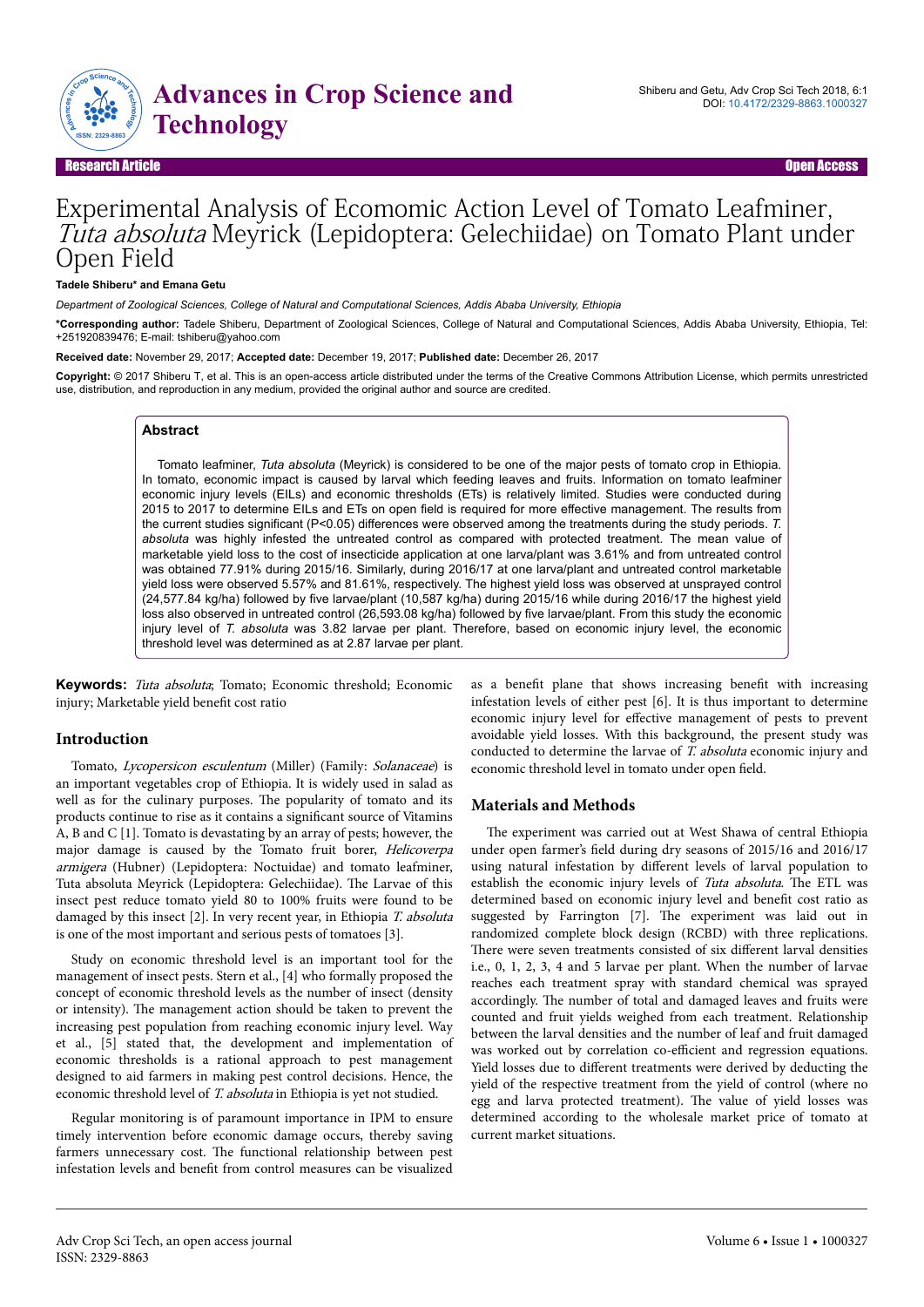Page 2 of 5

Benefit cost ratio (BCR) was worked out as the ratio of the value of yield saved to the cost of insecticidal application. Standard chemical was considered for calculating the cost of insecticidal application.

#### **Data collection**

Regular periodical counts of the T. absoluta (eggs and Larvae) and number of damaged (leaves and fruits) were taken from 10 plants in each plot, where the leaves and fruits had checked for larvae. However, when the sprayable level was attained, the plots were sprayed one day later with the appropriate insecticides, according to the pest situation. Spraying was carried out using a knapsack sprayer. Finally yield data was taken to compare the treatments.

#### **Data analysis**

The collected data for each treatment was subjected to analysis of statistical software package [8] was employed for analysis of variance of the experiment. The economic injury level for T. absoluta larvae were calculated by fitting regression equation Y=a+bx, between larval

population levels and Benefit Cost Ratio. The larval density corresponding to unit Benefit Cost Ratio was the economic injury level and economic threshold levels were set at 75% of EIL [9].

## **Results**

## **Yield and yield losses**

A population density of one larva per plant caused about 6.33% leaf damage during 2015/16 which indicated 3.61% yield losses. In 2016/17, 8.03% leaf damage was observed which showed 5.75% yield losses (Table 1). Нe control (unsprayed) treatments were caused 50.76 leaf damaged during 2015/16 and 56.97% in 2016/17. Нe control treatments in both years revealed that 77.91% and 81.61% yield losses in 2015/16 and 2016/17, respectively. On the other hand, 5 larvae of T. absoluta per plant were showed 18.07% marketable yield losses were observed during 2015/16, in similar manner 5 larvae of T. absoluta per plant revealed that 18.61% marketable yield reduction during 2016/17.

|                   | Year I (2015/16)                      |                                 |                                    | Year II (2016/17)                     |                                 |                                    |  |
|-------------------|---------------------------------------|---------------------------------|------------------------------------|---------------------------------------|---------------------------------|------------------------------------|--|
| <b>Treatments</b> | of<br>No.<br>leaves<br>infested/plant | No. of fruit tunneled/<br>plant | Marketable yield/<br>plant in (kg) | of<br>No.<br>leaves<br>infested/plant | No. of fruit tunneled/<br>plant | Marketable<br>yield/<br>plant (kg) |  |
| <b>T1</b>         | 0.0e                                  | 0.0e                            | 0.83a                              | 0.0e                                  | 0.0e                            | 0.87a                              |  |
| T <sub>2</sub>    | 8.33d                                 | 2.33de                          | 0.80ab                             | 13.33d                                | 1.33 <sub>de</sub>              | 0.82ab                             |  |
| T <sub>3</sub>    | 17.33c                                | 3.33d                           | 0.77abc                            | 16.33d                                | 3.33cd                          | 0.79abc                            |  |
| <b>T4</b>         | 23.33bc                               | 3.67 <sub>d</sub>               | 0.75bc                             | 21.0cd                                | 4.67c                           | 0.76bc                             |  |
| T <sub>5</sub>    | 29.33b                                | 9.0 <sub>c</sub>                | 0.72c                              | 26.0bc                                | 6.33bc                          | 0.71c                              |  |
| T <sub>6</sub>    | 30.33b                                | 12.33b                          | 0.68c                              | 30.37b                                | 9.33 <sub>b</sub>               | 0.70c                              |  |
| T <sub>7</sub>    | 96.0a                                 | 23.67a                          | 0.18d                              | 92.33a                                | 26.67a                          | 0.16d                              |  |
| <b>LSD</b>        | 7.77                                  | 3.16                            | 0.1                                | 6.89                                  | 3.17                            | 0.07                               |  |
| $MSE +$           | 4.33                                  | 1.76                            | 0.06                               | 3.83                                  | 1.77                            | 0.04                               |  |
| CV(%)             | 14.8                                  | 22.66                           | 8.11                               | 13.86                                 | 23.92                           | 5.5                                |  |

Table 1: Infestation level of T. absoluta on tomato plants on field conditions in 2015-2017.Note: T1=0 larva density, T2=1 larval densities, T3=2 larval densities, T4=3 larval densities, T5=4 larval densities, T6=5 larval densities, T7=Control.

The relationship between T. absoluta number of leaf infestation and marketable yield loss percent was expressed by the regression equation y=0.844x-6.153 and y=0.902x-4.190 for years 2015/116 and 2016/17, respectively. A strong positive correlation was found between number of leaf infestation and marketable yield loss (r2=0.976) and (r2=0.985) during 2015/16 and 2016/17, respectively. However, increase in larval population per plant did show proportionate increase in marketable yield loses (Figures 1 and 2).



Figure 1: Relationship between number of leaf infested/plant and yield loss in percent correlation coefficient during 2015-2017 on field conditions.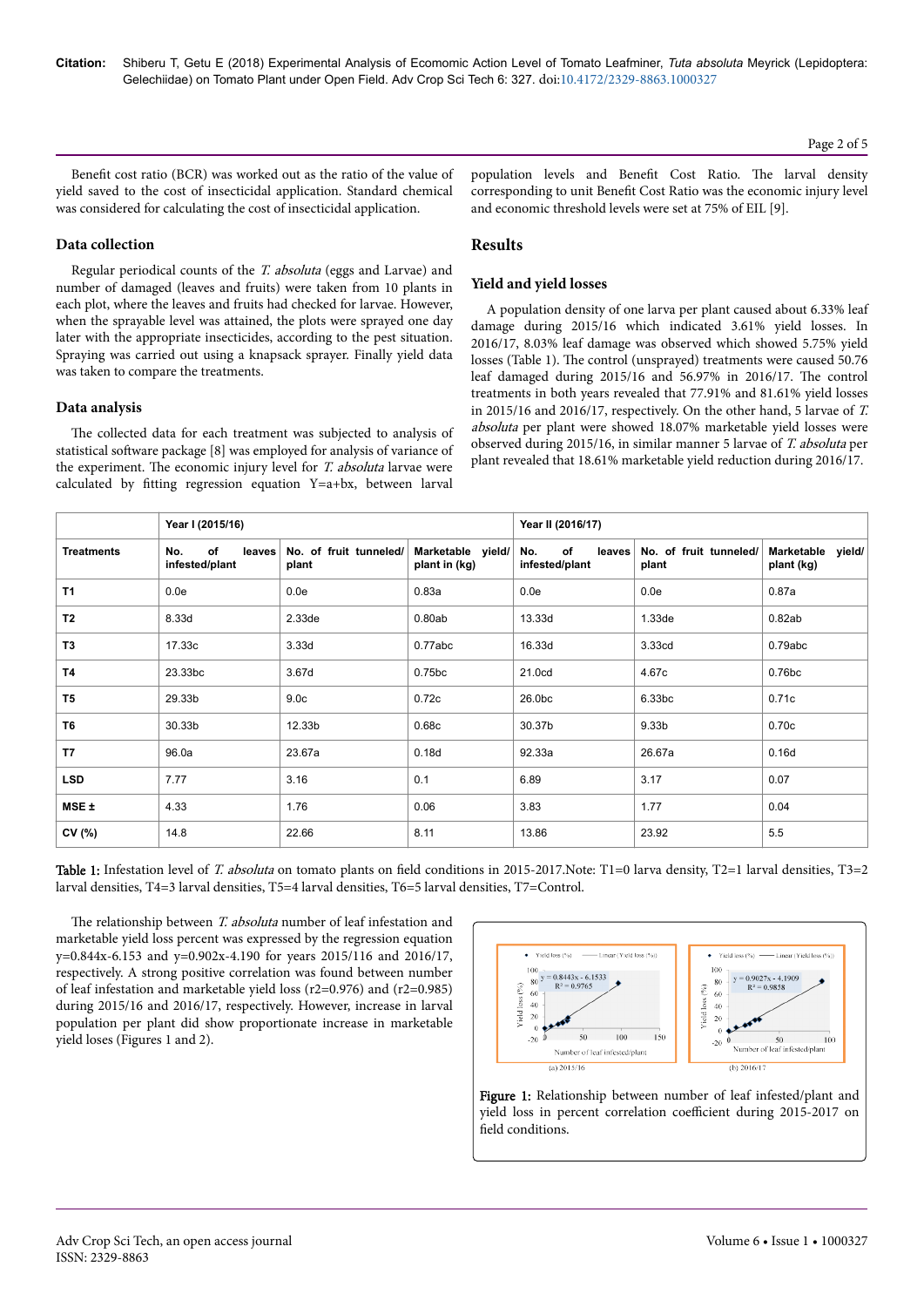## Page 3 of 5



Figure 2: Relationship between larval densities of T. absoluta/plant and yield loss in percent correlation coefficient during 2015-2017 on field condition.

## **Economic threshold and economic injury level**

A linear relationship between tomato yield and larvae of T. absoluta per plant was detected on field during 2015-2017. There was a significant linear relationship between larval infestation and marketable yield loss when tomato fruit and leaf were infested in larvae (Figures 2 and 3). Нe correlation between the observed and predicted values of marketable fruit weight was calculated for each data set to assess the fit of the model. However, the economic injury level (EIL) is often expressed mathematically by the following formula:

 $EIL = \frac{C \times N}{V}$  $\overline{V\times I}$ 

Where:

"C" is the unit cost of controlling the pest (Birr/plant)

"N" is the number of pests injuring the commodity unit (number of pest/plant)

"V" is the unit value of the commodity (Birr/plant)



Figure 3: Relationship between larval densities and BCR under open field during 2015-2017.

From the above equations the EILs of T. absoluta larvae determined as three larvae during 2015-2017 (Figure 3). On the basis of means of two years, the EIL value was 3.82 larvae per plant under field conditions. Нerefore, the economic threshold level was determined as 2.87 larvae per plant.

Data presented on Table 2 indicated that marketable yields per hectare were statistically significant P<0.05) different, a population density of one larva per plant caused 394.57 U.S dollar during 2015/16 which indicated 1,134.4 kg/ha yield losses. In 2016/17, one larva caused 569.45 U.S dollar which showed 1,637.16 kg/ha yield losses. Нe control (unsprayed) treatments were caused 8,548.81 U.S dollar during 2015/16 which showed 24,577.84 kg/ha yield losses and 9,249.77 U.S dollar lost in 2016/17 which showed that 26,593.08 kg/ha yield losses were observed. Нe criterion of selection of slope for economic injury level calculation was based on the worst-case scenario of yield loss per insect, i.e., the control unsprayed treatment (Table 3).

| Year I (2015/16)  |                  |                        |       | Year II (2016/17) |                  |                        |       |            |
|-------------------|------------------|------------------------|-------|-------------------|------------------|------------------------|-------|------------|
| <b>Treatments</b> | Marketable yield | Marketable yield loses |       |                   | Marketable yield | Marketable yield loses |       |            |
|                   | (kg/ha)          | (kg/ha)                | %     | (US \$/ha)        | (kg/ha)          | (kg/ha)                | %     | (US \$/ha) |
| T <sub>1</sub>    | 31,384.0a        | $---$                  | $---$ | $---$             | 32,643.0a        | $- - -$                | $---$ | $- - -$    |
| T <sub>2</sub>    | 30.249.6ab       | 1.134.40               | 3.61  | 394.57            | 31.005.84ab      | 1.637.16               | 5.75  | 569.45     |
| T <sub>3</sub>    | 29,115.24abc     | 2,268.76               | 7.23  | 789.13            | 29,871.48abc     | 2,771.52               | 9.2   | 964.01     |
| T <sub>4</sub>    | 28,359.0bc       | 3,025.00               | 9.64  | 1,052.17          | 28,737.12bc      | 3,905.88               | 11.97 | 1,358.57   |
| T <sub>5</sub>    | 27.224.64c       | 4,159.36               | 13.25 | 1,446.73          | 26,846.52c       | 5,796.48               | 17.76 | 2,016.17   |
| T <sub>6</sub>    | 25,712.16c       | #######                | 18.07 | 3.682.43          | 26,468.4c        | 6.174.60               | 18.92 | 2,147.69   |
| T7                | 6,806.16d        | #######                | 77.91 | 8,548.81          | 6,049.92d        | #######                | 81.61 | 9,249.77   |

Table 2: Marketable yield in ton per hectare during 2015-2017 on field conditions. Note: T1=0 larval density, T2=1 larval densities, T3=2 larval densities, T4=3 larval densities, T5=4 larval densities, T6=5 larval densities, T7=Control.

**Cost of production (Birr/ha)**

ISSN: 2329-8863

"I" is the percentage of the commodity unit injured (% loss)/plant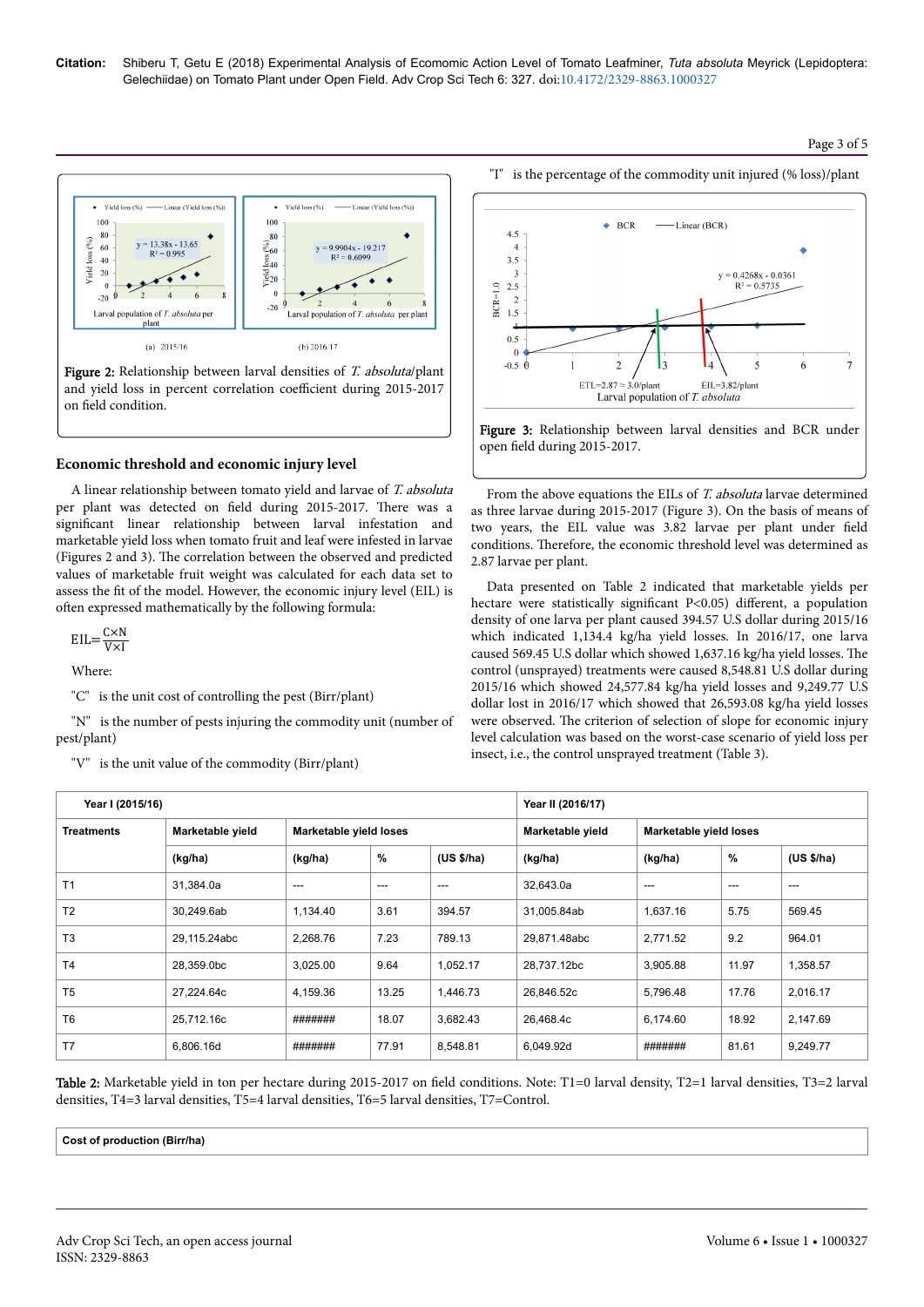# Page 4 of 5

| <b>Treatments</b> | Mean<br>marketable<br>vield | Mean yield loss<br>(kg/ha) | (%)                      | Value of<br>yield loss<br>(US\$/ha) | Mean<br>of<br>cost<br>insecticide<br>(US\$) | Mean<br>labor<br>charges<br>(US\$) | Other<br>production<br>cost<br>(e.g. Fertilizer,<br>land<br>rent.<br>transport,<br>of<br>cost<br>marketing and<br>distribution)<br>(US\$) | Total<br>production<br>cost (US\$) | <b>Total</b><br>income<br>(US\$) | <b>Net</b><br>income<br>(US\$) | <b>BCR</b>               |
|-------------------|-----------------------------|----------------------------|--------------------------|-------------------------------------|---------------------------------------------|------------------------------------|-------------------------------------------------------------------------------------------------------------------------------------------|------------------------------------|----------------------------------|--------------------------------|--------------------------|
| <b>T1</b>         | 32,013.50                   | $\overline{\phantom{a}}$   | $\overline{\phantom{a}}$ | $\overline{\phantom{a}}$            | 1,552.17                                    | 1,865.65                           | 6,803.91                                                                                                                                  | 10,221.74                          | 11,135.13                        | 913.39                         | $\overline{\phantom{a}}$ |
| T <sub>2</sub>    | 30,627.72                   | 1,385.78                   | 4.68                     | 481.23                              | 1,004.35                                    | 1,865.65                           | 6,803.91                                                                                                                                  | 9,673.91                           | 10,653.12                        | 979.21                         | 0.91                     |
| T <sub>3</sub>    | 29,493.36                   | 2,520.14                   | 8.22                     | 876.57                              | 821.74                                      | 1,865.65                           | 6,803.91                                                                                                                                  | 9,491.30                           | 10,258.56                        | 767.26                         | 0.93                     |
| <b>T4</b>         | 28,548.06                   | 3,465.44                   | 10.81                    | 1,205.37                            | 821.74                                      | 1,865.65                           | 6,803.91                                                                                                                                  | 9,491.30                           | 9,929.76                         | 438.46                         | 0.96                     |
| T <sub>5</sub>    | 27,035.44                   | 4,978.06                   | 15.51                    | 1,731.50                            | 730.43                                      | 1,865.18                           | 6,803.91                                                                                                                                  | 9,400.00                           | 9,403.63                         | 3.63                           | 1.00                     |
| T <sub>6</sub>    | 26,090.28                   | 5,923.22                   | 18.5                     | 2,060.25                            | 639.13                                      | 1,865.65                           | 6,803.91                                                                                                                                  | 9,308.70                           | 9,074.88                         | $-233.82$                      | 1.03                     |
| T7                | 6,428.04                    | 25,585.46                  | 79.76                    | 8,899.29                            | 0.00                                        | 1,865.65                           | 6,803.91                                                                                                                                  | 8,669.57                           | 2,235.84                         | $-6,433.73$                    | 3.88                     |

Table 3: Mean economic analysis of T. absoluta on management of tomato crop in Western Shawa of central Ethiopia on field during 2015-2017. Note: Cost of insecticides 365.22 U.S.\$/liter Average price of tomato 0.35 U.S.\$/kg Labor charge 3.04 U.S.\$/day 1.00 U.S \$=23.00 Eth. Birr.

The economic threshold levels were developed from EILs, expressed as the percentage of infested plants at least three larvae/plant (Table 4).

Larval survival was incorporated in the ET calculation considering the range of larval survival observed during 2015-2017.

| <b>Trt</b>     | "С"  | Pest control Birr/plant No. of Tuta absolutal plant "N" | Total cost of tomato production/plant Percent of yield loss/<br>"V" | plant "I" | EIL.  | <b>BCR</b> |
|----------------|------|---------------------------------------------------------|---------------------------------------------------------------------|-----------|-------|------------|
| T1             | 0.94 | $\mathbf 0$                                             | 3.49                                                                | $---$     | ---   | $---$      |
| T <sub>2</sub> | 0.61 |                                                         | 3.16                                                                | 4.68      | 4.07  | 0.91       |
| T <sub>3</sub> | 0.50 | $\overline{2}$                                          | 3.04                                                                | 8.22      | 4.00  | 0.93       |
| T <sub>4</sub> | 0.50 | 3                                                       | 3.04                                                                | 11.38     | 4.29  | 0.96       |
| T <sub>5</sub> | 0.44 | 4                                                       | 2.99                                                                | 15.51     | 3.82  | 1.00       |
| T <sub>6</sub> | 0.39 | 5                                                       | 2.93                                                                | 18.50     | 3.61  | 1.03       |
| T7             | 0.0  | 6 and above                                             | 2.54                                                                | 79.76     | $---$ | 3.88       |

Table 4: Economic injury level of T. absoluta on management of tomato crop in Western Shawa of central Ethiopia on field during 2015-2017. Note: EIL=3.82 larvae/plant. ETL=2.87 ≈ 3.0 larvae/plant.

#### **Cost-benefit ratio**

Cost of management reflects a range of actual price scenarios in current market price. Crop value considers a range of crop market price for the period of 2015-2017, including low, average, and high prices of tomato.

The crop values also are converted in U.S. dollars per Ethiopia Birr. Based on 0.03 kg of yield loss per plant with one tomato leafminer larva, conversion was done to kilograms per hectare considering 37,812 kg/ha and resulted in a yield loss mean of 1,134.36 kg/ha and untreated control was observed 0.65 kg/plant which was converted to kg per hectare 24,577.8 kg during 2015/16. In the second year (2016/17), also yield loss per plant with one larva and untreated control were 0.05 and 0.71 kg which was converted per hectare was 1,890.6 kg/ha and 26,846.52 kg/ha, respectively (Table 3).

#### **Frequency of application**

The frequency of application made sixteen times within 5 days intervals at the recommended application rates during 2015/16 and eighteen times within 5 days intervals in 2016/17 for protected (insect free) treatment. On the other hand, application times were ranged between 5-13 times during both years (Table 5).

| <b>Treatments</b> | <b>Frequency of application</b> |           |  |  |
|-------------------|---------------------------------|-----------|--|--|
|                   | (2015/16)                       | (2016/17) |  |  |
| T1                | 16                              | 18        |  |  |
| T <sub>2</sub>    | 10                              | 13        |  |  |
| T3                | 8                               | 10        |  |  |